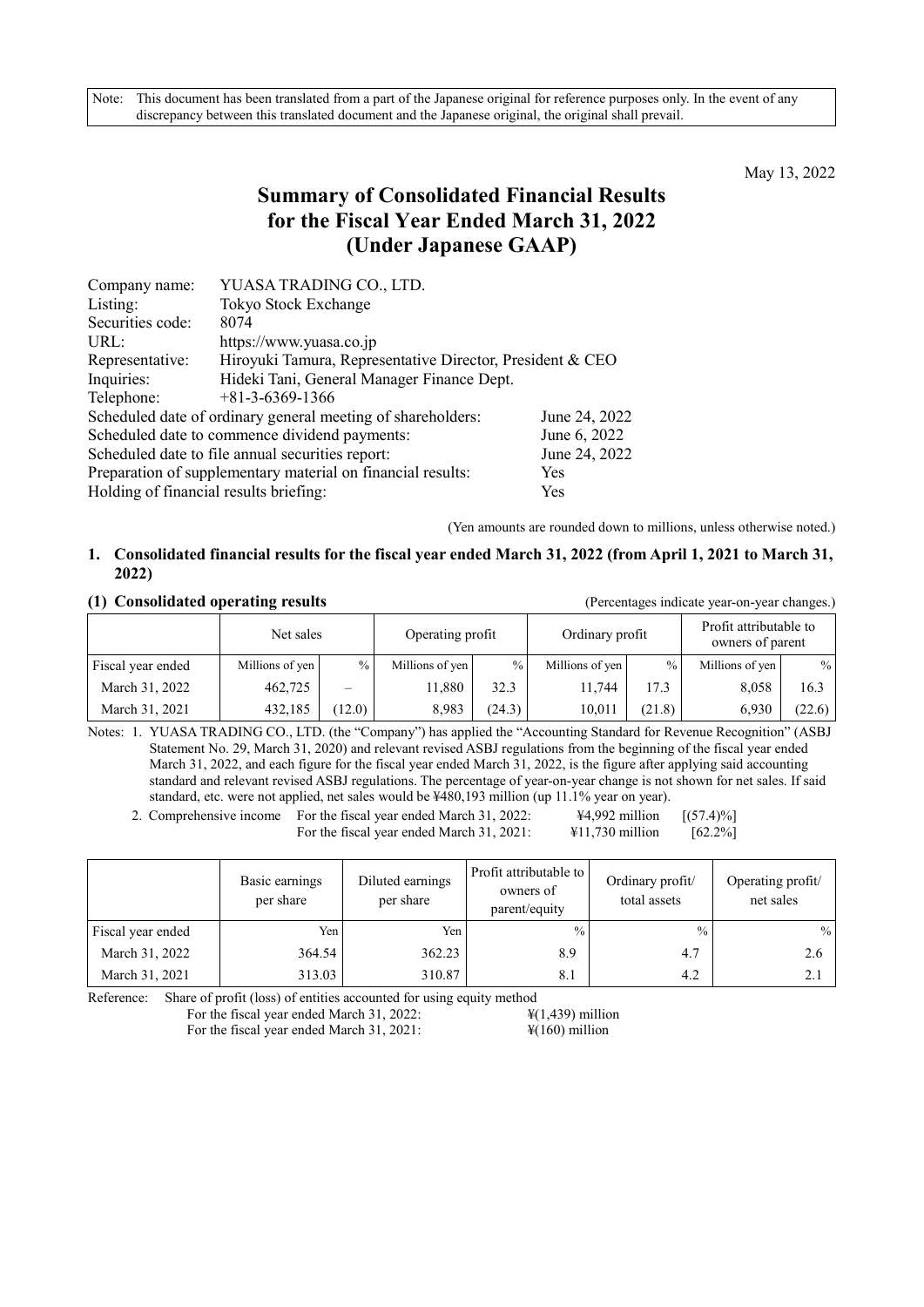# **(2) Consolidated financial position**

|                | Total assets    | Net assets<br>Equity-to-asset ratio |               | Net assets per share |  |
|----------------|-----------------|-------------------------------------|---------------|----------------------|--|
| As of          | Millions of yen | Millions of yen                     | $\frac{0}{0}$ | Yen                  |  |
| March 31, 2022 | 259,413         | 92,605                              | 35.5          | 4,160.75             |  |
| March 31, 2021 | 237,487         | 90.242                              | 37.7          | 4,057.16             |  |

Reference: Equity

As of March 31, 2022:  $\frac{$91,981 \text{ million}}{488,0601 \text{ million}}$ As of March 31, 2021:

# **(3) Consolidated cash flows**

|                   | Cash flows from<br>operating activities | Cash flows from<br>investing activities | Cash flows from<br>financing activities | Cash and cash<br>equivalents at end of<br>period |
|-------------------|-----------------------------------------|-----------------------------------------|-----------------------------------------|--------------------------------------------------|
| Fiscal year ended | Millions of yen                         | Millions of yen                         | Millions of yen                         | Millions of yen                                  |
| March 31, 2022    | 10,213                                  | 4.776                                   | (3,553)                                 | 53,536                                           |
| March 31, 2021    | 5,982                                   | (3,509)                                 | (3,713)                                 | 41,947                                           |

# **2. Cash dividends**

|                                                    |                          |                           | Annual dividends per share |                    |        | Ratio of<br>Total cash |                                            |                                              |  |
|----------------------------------------------------|--------------------------|---------------------------|----------------------------|--------------------|--------|------------------------|--------------------------------------------|----------------------------------------------|--|
|                                                    | First<br>quarter-<br>end | Second<br>quarter-<br>end | Third<br>quarter-<br>end   | Fiscal<br>year-end | Total  | dividends<br>(Total)   | Dividend payout<br>ratio<br>(Consolidated) | dividends to net<br>assets<br>(Consolidated) |  |
|                                                    | Yen                      | Yen                       | Yen                        | Yen                | Yen    | Millions of yen        | $\frac{0}{0}$                              | $\%$                                         |  |
| Fiscal year ended<br>March 31, 2021                |                          | 30.00                     | $\overline{\phantom{0}}$   | 70.00              | 100.00 | 2,228                  | 31.9                                       | 2.6                                          |  |
| Fiscal year ended<br>March 31, 2022                |                          | 49.00                     | $\overline{\phantom{0}}$   | 74.00              | 123.00 | 2,742                  | 33.7                                       | 3.0                                          |  |
| Fiscal year ending<br>March 31, 2023<br>(Forecast) |                          | 60.00                     |                            | 80.00              | 140.00 |                        | 32.3                                       |                                              |  |

Notes: 1. Total cash dividends for the fiscal year ended March 31, 2021 include dividends of ¥19 million for the Company's shares owned by the Board Incentive Plan (BIP) Trust.

2. Total cash dividends for the fiscal year ended March 31, 2022 include dividends of ¥23 million for the Company's shares owned by the Board Incentive Plan (BIP) Trust.

## **3. Consolidated earnings forecasts for the fiscal year ending March 31, 2023 (from April 1, 2022 to March 31, 2023)**

(Percentages indicate year-on-year changes.)

|                                         | Net sales       |     | Operating profit  |      | Ordinary profit   |      | Profit attributable to<br>owners of parent |               | Basic earnings<br>per share |  |
|-----------------------------------------|-----------------|-----|-------------------|------|-------------------|------|--------------------------------------------|---------------|-----------------------------|--|
|                                         | Millions of yen |     | % Millions of yen |      | % Millions of yen |      | % Millions of yen                          | $\frac{0}{0}$ | Yen                         |  |
| Six months ending<br>September 30, 2022 | 230,000         | 8.9 | 5,600             | 25.6 | 6,100             | 62.5 |                                            | $4,040$ 50.2  | 182.89                      |  |
| Full year                               | 490,000         | 5.9 | 13,500            | 13.6 | 14.500            | 23.5 | 9.570                                      | 18.7          | 433.23                      |  |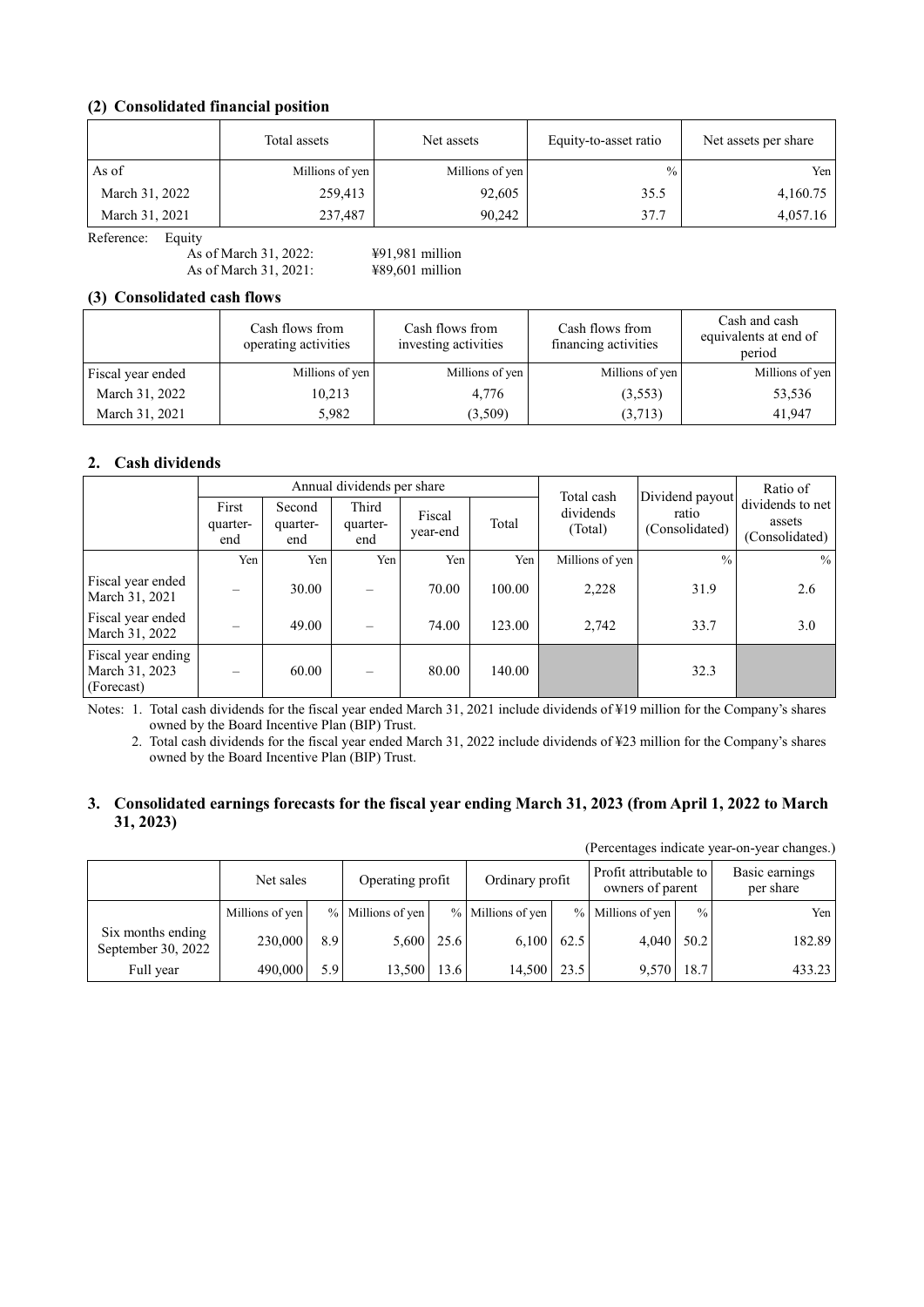# **\* Notes**

- (1) Changes in significant subsidiaries during the period (changes in specified subsidiaries resulting in the change in scope of consolidation): None
- (2) Changes in accounting policies, changes in accounting estimates, and restatement
	- (i) Changes in accounting policies due to revisions to accounting standards and other regulations: Yes
	- (ii) Changes in accounting policies due to other reasons: None
	- (iii) Changes in accounting estimates: None
	- (iv) Restatement: None
- (3) Number of issued shares (common shares)
	- (i) Total number of issued shares at the end of the period (including treasury shares)

| As of March 31, 2022 | 23,155,882 shares |
|----------------------|-------------------|
| As of March 31, 2021 | 23,155,882 shares |

(ii) Number of treasury shares at the end of the period

| As of March 31, 2022          | 1,048,982 shares   |
|-------------------------------|--------------------|
| $\text{As}$ of March 31, 2021 | $1,071,190$ shares |

(iii) Average number of shares outstanding during the period

| Fiscal year ended March 31, 2022 | 22,105,484 shares |
|----------------------------------|-------------------|
| Fiscal year ended March 31, 2021 | 22,139,210 shares |

Note: The shares of the Company held by the "Board Incentive Plan (BIP) Trust" are included in the number of treasury shares at the end of the period (188,917 shares as of March 31, 2022 and 196,129 shares as of March 31, 2021). Also, the shares of the Company held by the "Board Incentive Plan (BIP) Trust" are included in treasury shares that are deducted for calculation of the average number of shares outstanding during the period (190,720 shares for the fiscal year ended March 31, 2022 and 146,124 shares for the fiscal year ended March 31, 2021).

# **[Reference] Overview of non-consolidated financial results**

### **1. Non-consolidated financial results for the fiscal year ended March 31, 2022 (from April 1, 2021 to March 31, 2022)**

#### **(1) Non-consolidated operating results** (Percentages indicate year-on-year changes.)

|                   | Net sales       |        |                   | Operating profit |                   | Ordinary profit |                   |       |
|-------------------|-----------------|--------|-------------------|------------------|-------------------|-----------------|-------------------|-------|
| Fiscal year ended | Millions of yen |        | % Millions of yen |                  | % Millions of yen |                 | % Millions of yen | $\%$  |
| March 31, 2022    | 327,375         |        | 8.111             | 30.1             | 10.461            | 18.1            | 6.504             | (5.8) |
| March 31, 2021    | 349,238         | (13.1) | 6.233             | (10.7)           | 8.860             | (5.9)           | 6.901             | (4.5) |

Notes: The Company has applied the "Accounting Standard for Revenue Recognition" (ASBJ Statement No. 29, March 31, 2020) and relevant ASBJ regulations from the fiscal year ended March 31,2022, and the result of Net sales are the figures after applying the accounting standard and relevant ASBJ regulations. The percentage of year-on-year change is not shown. Without the application of this standard, net sales would have been ¥384,698 million (up 10.2% year on year).

|                   | Basic earnings<br>per share | Diluted earnings<br>per share |
|-------------------|-----------------------------|-------------------------------|
| Fiscal year ended | Yen                         | Yen.                          |
| March 31, 2022    | 294.25                      | 292.38                        |
| March 31, 2021    | 311.71                      | 309.55                        |